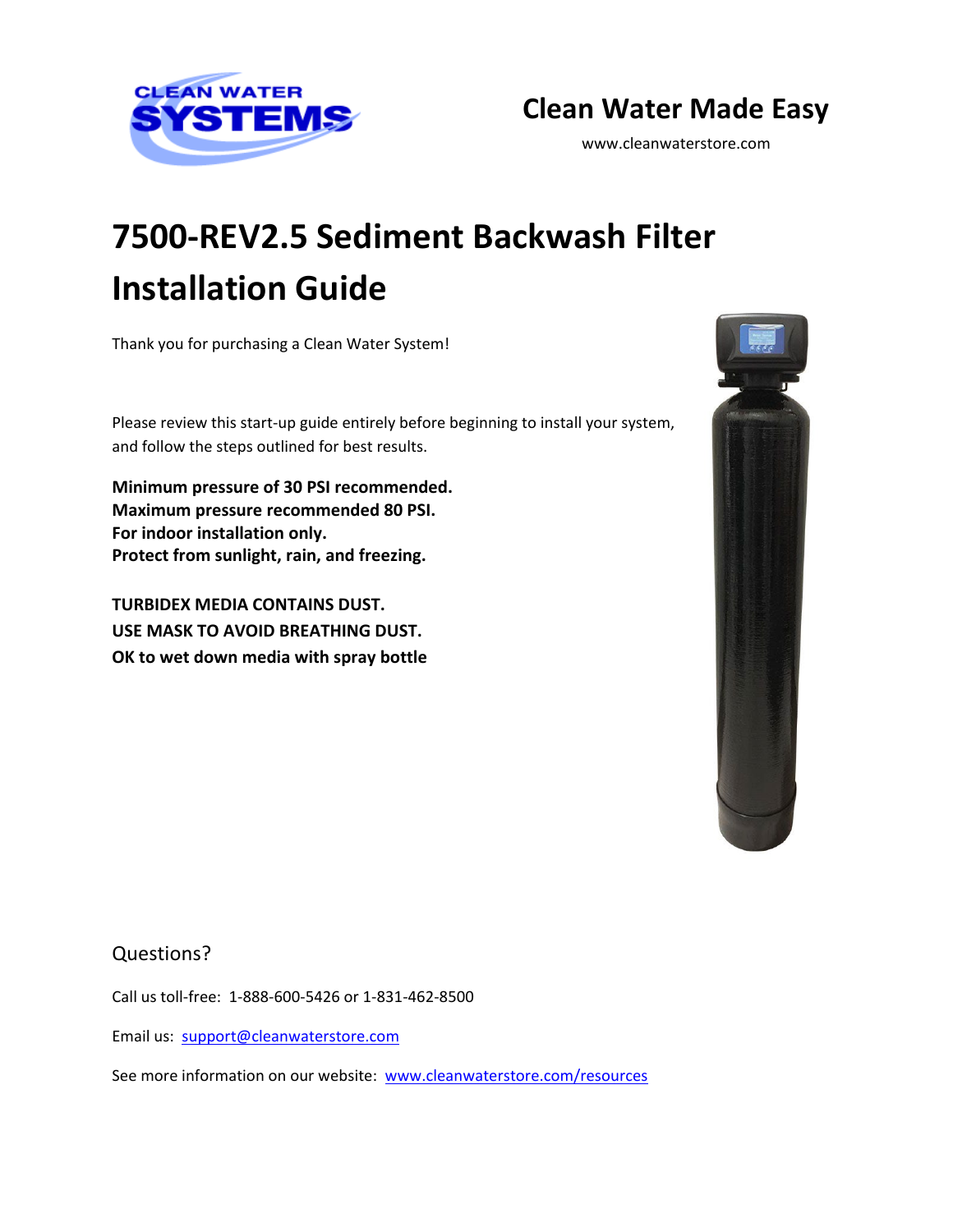## **Table of Contents**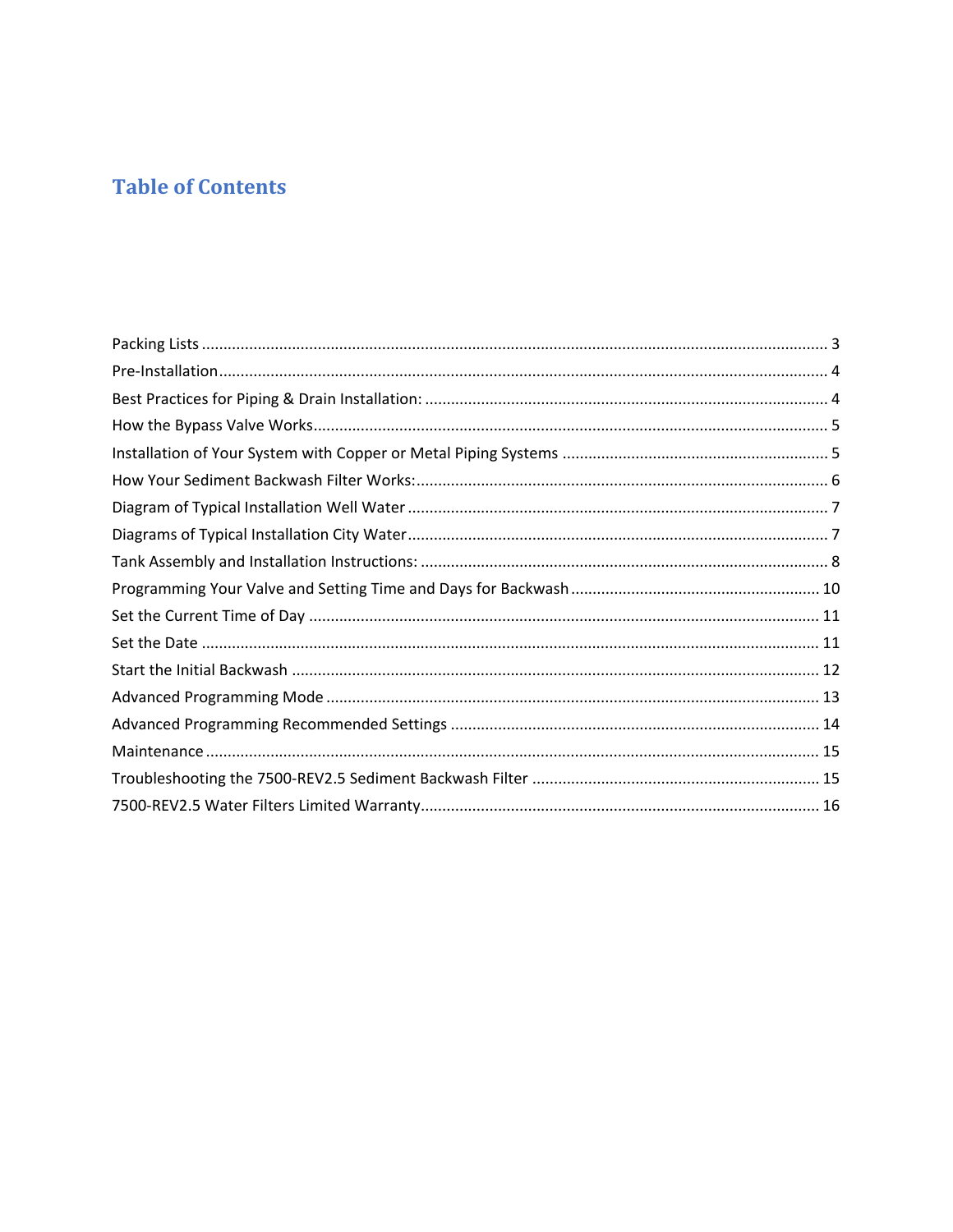### <span id="page-2-0"></span>**Packing Lists**

#### **All systems include:**

7500-REV2.5 control valve, bypass valve, power supply, funnel for adding media, start-up guide, and items included in one of the following options:

#### **Find Your Size System to See What is Included:**

| Sediment Backwash Filter 0. 5 cubic             | Sediment Backwash Filter 1.5 cubic foot     |
|-------------------------------------------------|---------------------------------------------|
| foot size                                       | size                                        |
| 8" x 44" filter tank with distributor tube      | 10" x 54" filter tank with distributor tube |
| 8 lbs. filter gravel                            | 16 lbs. Filter gravel                       |
| 0.5 cubic foot of Turbidex                      | 1.5 cubic foot of activated Turbidex        |
| Sediment Backwash Filter 0.75 cubic             | Sediment Backwash Filter 2.0 cubic foot     |
| foot size                                       | size                                        |
| 8" x 44" filter tank with distributor tube      | 12" x 52" filter tank with distributor tube |
| 9 lbs. filter gravel                            | 20 lbs. filter gravel                       |
| 0.75 cubic foot of Turbidex.                    | 2.0 cubic foot of activated Turbidex        |
| Sediment Backwash Filter 1.0 cubic foot<br>size |                                             |

1 cubic foot of Turbidex

9" x 48" filter tank with distributor tube

12 lbs. filter gravel

#### **What to Do if Your Tank is Not Level Out of the Box:**

Your black filter tank base is not glued to the bottom of your tank. Occasionally tank bases will become crooked during shipment. If you find that that your tank does not sit level on the floor, you can easily adjust it by holding the empty tank and knocking it on a concrete or solid floor once or twice to level it.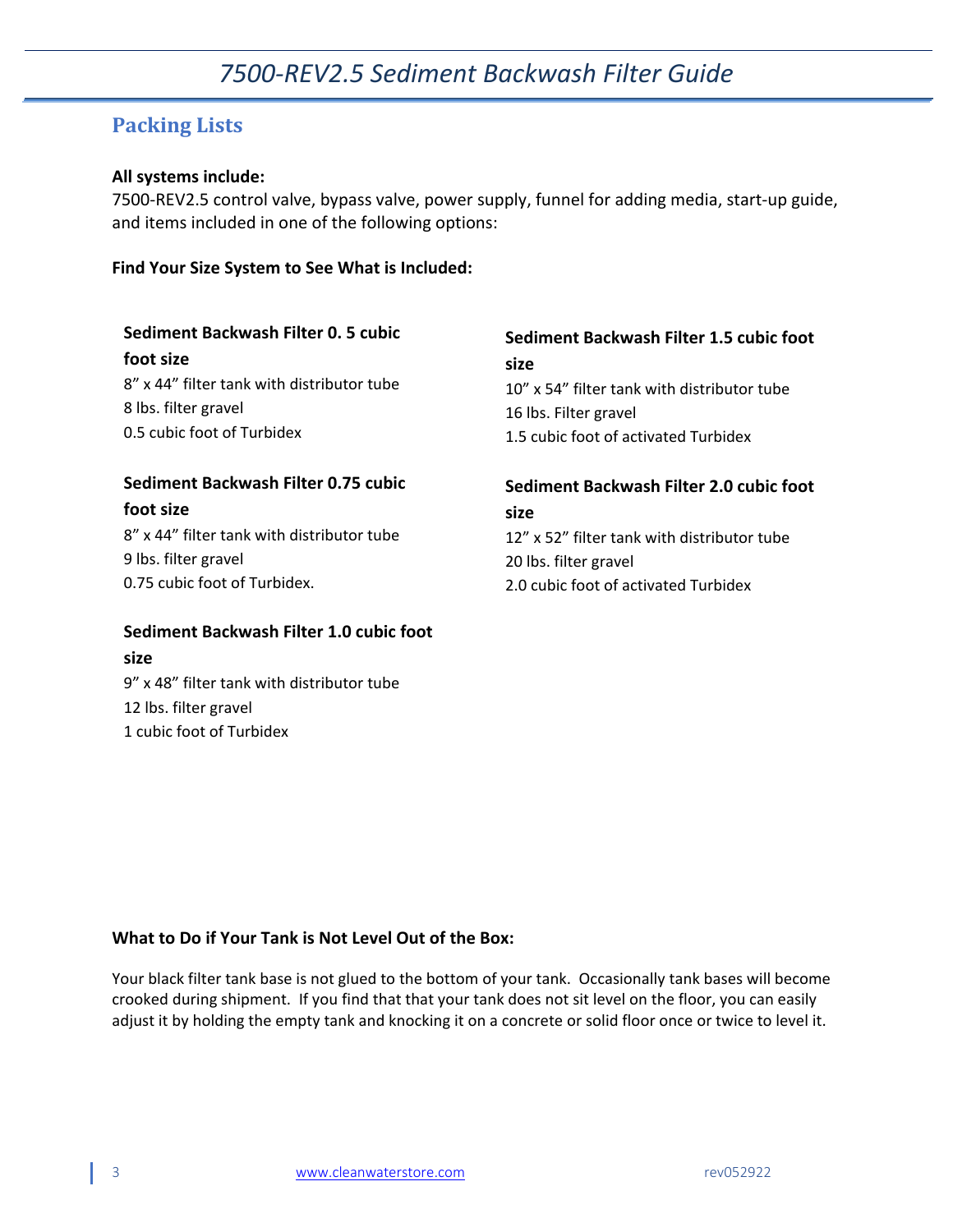### <span id="page-3-0"></span>**Pre-Installation**

- 1. Review your packing list and make sure you have received all the parts before installation.
- 2. If you are going to be turning off the water to the house and you have an electric water heater, shut off the power to the water heater before beginning installation in case water heater is accidentally drained.
- 3. Pick a suitable location for your filter system on a dry level spot where it won't be exposed to freezing temperatures. A minimum of 20 PSI is required. Maximum pressure is 90 PSI.
- 4. Get all of your plumbing parts together before beginning installation, and make sure you have received all of your packages before beginning or scheduling an installation. Installation typically takes 3 to 5 hours. However, after installation the Turbidex Backwash Filter must be allowed to run through a complete backwash and rinse cycle.
- 5. After the system is installed and running, your water may be discolored, or full of sediment or rust, particularly if this is older or corroded piping. This typically clears up over a day or two.

## <span id="page-3-1"></span>**Best Practices for Piping & Drain Installation:**

- 1. Make sure to connect the Inlet **from** your water source and outlet, following arrows on control valve. Connect the External Flow Control fitting onto the Drain line.
- 2. Make sure there is a gate or ball valve before and after the filter system.
- 3. A hose bib (which is a faucet to which you can attach a garden hose) is **strongly recommended** after the Sediment Backwash Filter and before the second ball valve. This makes it easy to rinse your new Sediment Backwash Filter on start-up and gives you a place to test the water.
- 4. If you will be using copper piping, do not sweat the copper pipe directly on to the 7500-REV2.5 control valve.
- 5. To connect drain line to drain, use an air-gap connection, so that if your sewer or septic tank backs up, it cannot cross connect with the drain tubing.
- 6. The pipe connectors are 1' male pipe thread but you can add a reducer to reduce to  $\frac{3}{4}$ " pipe with common pipe fittings if needed.

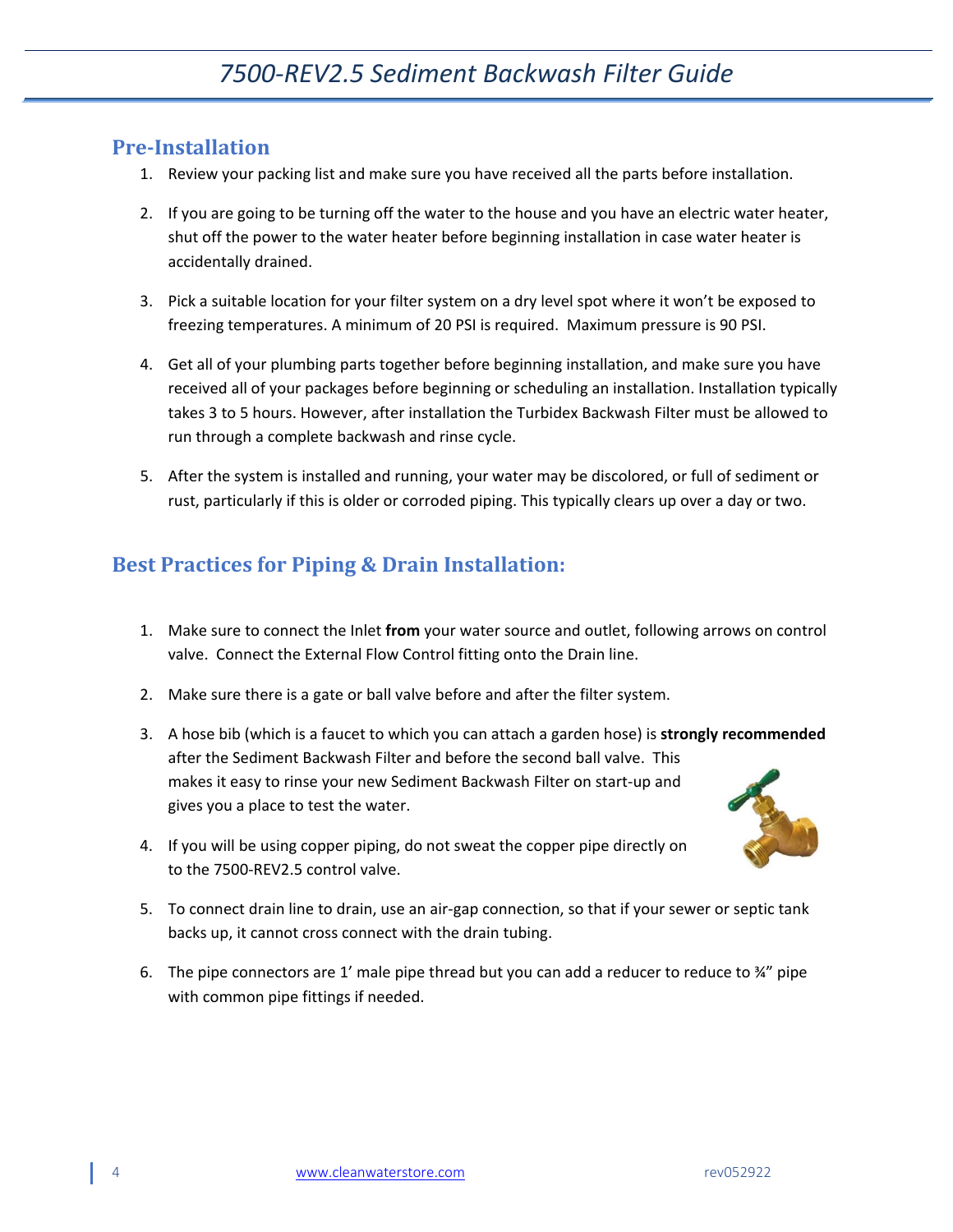### <span id="page-4-0"></span>**How the Bypass Valve Works**

Turn knob so the valve is bypassed when installing.

After start up move the valve to in normal service.



## <span id="page-4-1"></span>**Installation of Your System with Copper or Metal Piping Systems**

If your new filter system is to be installed in a metal (conductive) plumbing system, i.e., copper, or galvanized steel pipe, the plastic components of the system will interrupt the electrical continuity of the plumbing system.

As a result, any stray currents from improperly grounded appliances downstream or potential galvanic activity in the plumbing system can no longer ground through the contiguous metal plumbing.

Some homes may have been built in accordance with building codes, which encouraged the grounding of electrical appliances through the plumbing system.

Consequently, the installation of a bypass consisting of the same material as the existing plumbing, or a grounded "jumper wire" bridging the equipment and reestablishing the contiguous conductive nature of the plumbing system must be installed prior to your systems use.

This is simple and easy step to take if you are installing your water treatment system into copper piping.

A simple ground jumper wire with a pipe clamp can be purchased at any Home Center, or hardware store etc. for a few dollars.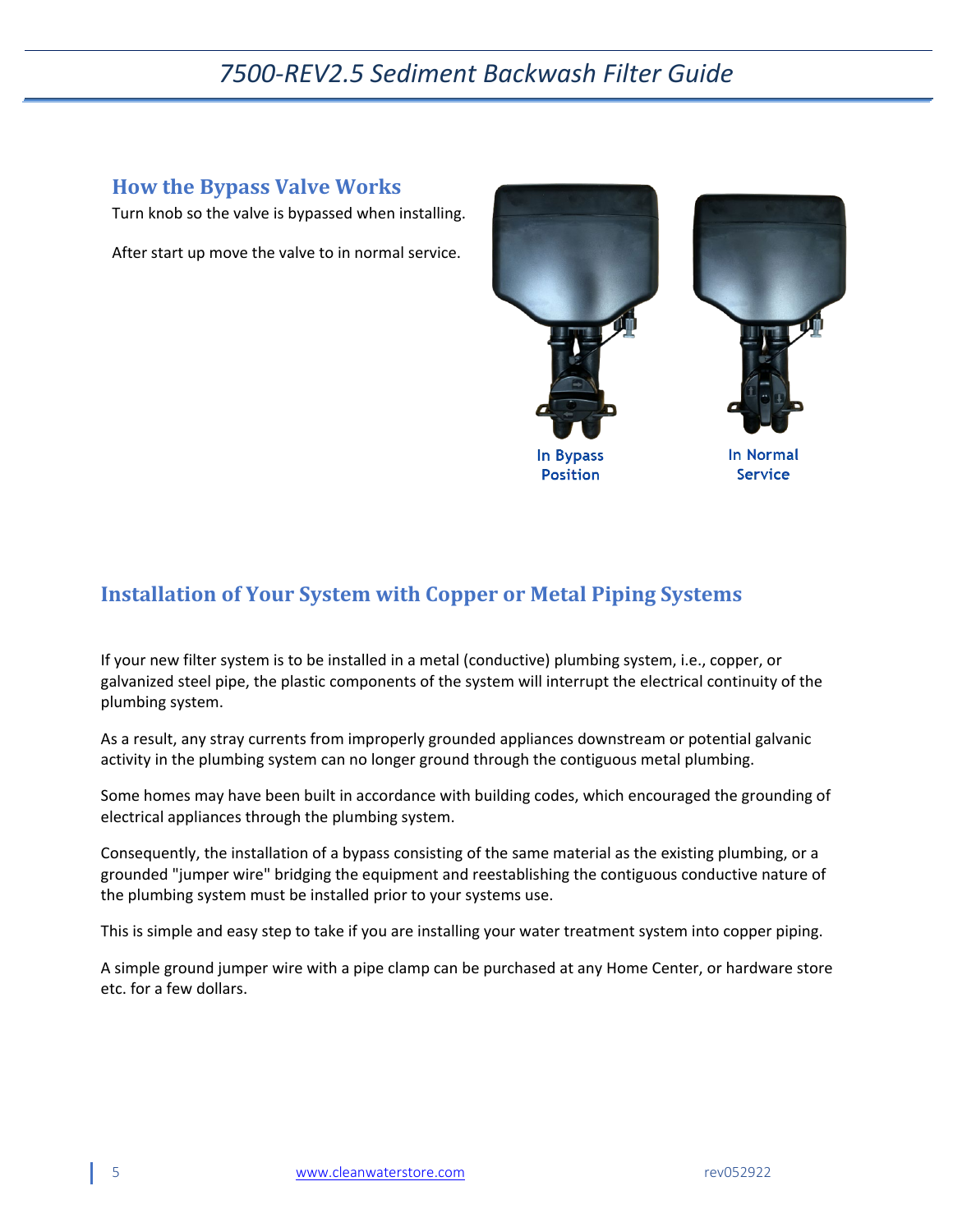### <span id="page-5-0"></span>**How Your Sediment Backwash Filter Works:**

Water enters the top of the tank and flows down through the media and up the distributor tube.

The backwashing Sediment Backwash Filter removes sediment and is automatically backwashed.

This cleans and re-classifies the Turbidex filter media, preventing channeling.

During backwash the flow of water is reversed and water flows down the distributor tube and up through the media, lifting and expanding the Turbidex media.

During the backwash the Turbidex is cleaned by the action of the water flowing through the media and rinsing out sediment to drain.

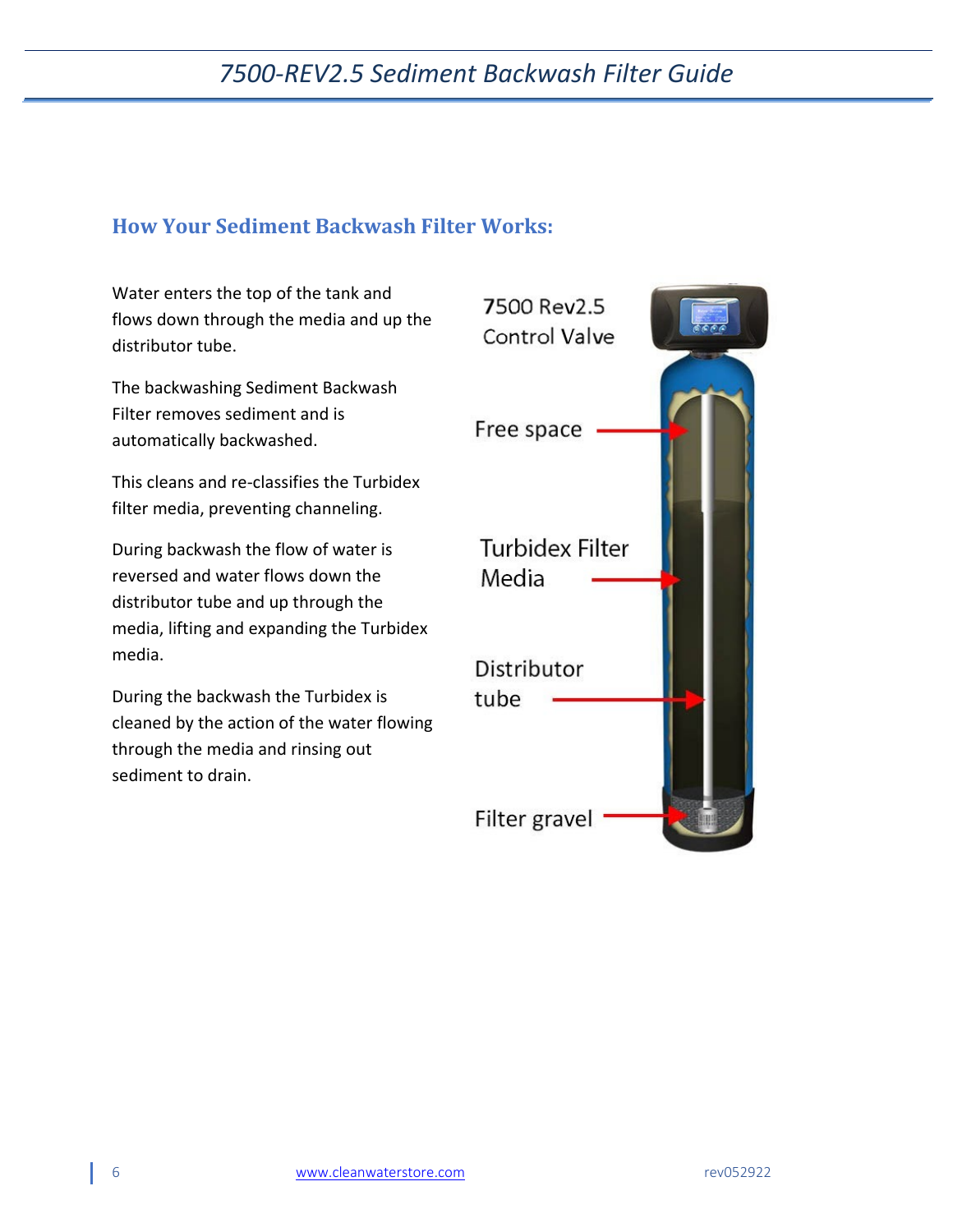## <span id="page-6-0"></span>**Diagram of Typical Installation Well Water**



## <span id="page-6-1"></span>**Diagrams of Typical Installation City Water**

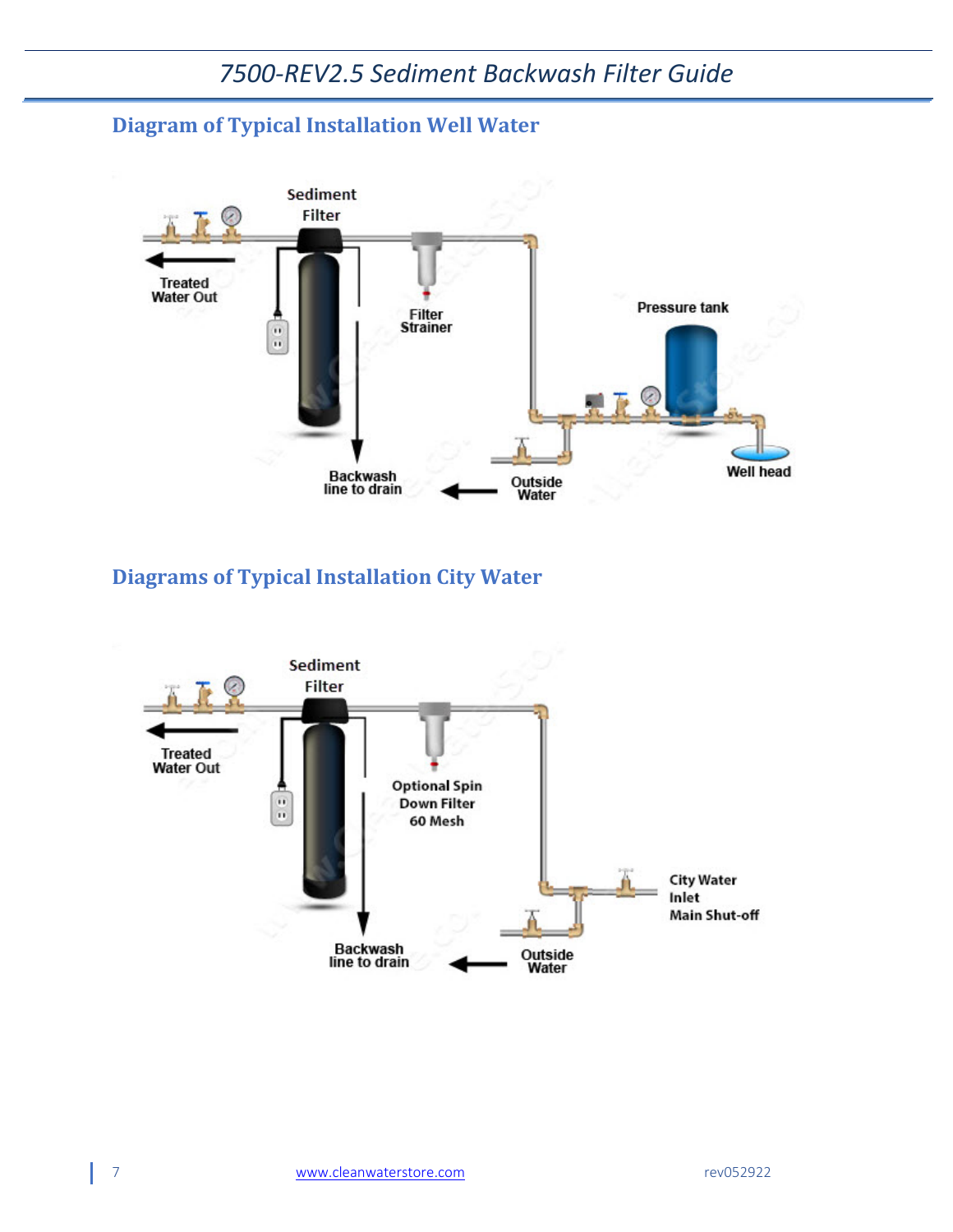### <span id="page-7-0"></span>**Tank Assembly and Installation Instructions:**

- 1. Wrap the top of distributor tube with electrical or duct tape so that no gravel or Turbidex media will go down the distributor tube when adding the media.
- 2. Make sure you "test fit" distributor tube, find divot that keeps tube centered, before adding gravel so distributor tube does not extend past top of tank.



- 3. Add all the filter gravel that came with your order.
- 4. Next add Turbidex media. The tank should be about 2/3rds full of media, do not fill more than 2/3rds, even if there is some media left over.
- 5. Remove cap or tape from top of distributor tube. Be careful not to pull up distributor tube.
- 6. **Fill tank completely with water.** This will allow the Sediment Backwash Filter media to settle and reduce the need of purging the air out of the tank later. Allow Turbidex to soak for at least 1 hour but 24 hours or more is OK. Turbidex contains trapped air will help clear this out.
- 7. Add a small amount of silicone grease to the inner O-ring, where distributor tube goes.
- 8. **NOTE: Your Sediment Backwash filter does not use a top screen. If you are looking for a top screen, there isn't one provided, it is not needed or recommended.**
- 9. Lubricate the main tank O-ring and screw on the 7500-REV2.5 control valve carefully. Do not use pipe-joint compound, vegetable oil, Teflon tape, or Vaseline or other petroleum greases to lubricate tank threads.
- 10. Connect bypass assembly with 1" pipe connectors to control valve, making sure Inlet and Outlet is correct.
- 11. Insert meter cable into meter cable port on bypass.
- 12. Install inlet and outlet piping and hook up drain line tubing to drain.
- 13. If you are in earthquake zone, strap your backwash filter tank to wall with metal strapping.
- 14. Proceed to programming your 7500-REV2.5 control valve timer and backwash frequency.



**IMPORTANT: you must program the time and then start a backwash and rinse. The filter system must be backwashed and rinsed several times before using. See following pages for instructions.**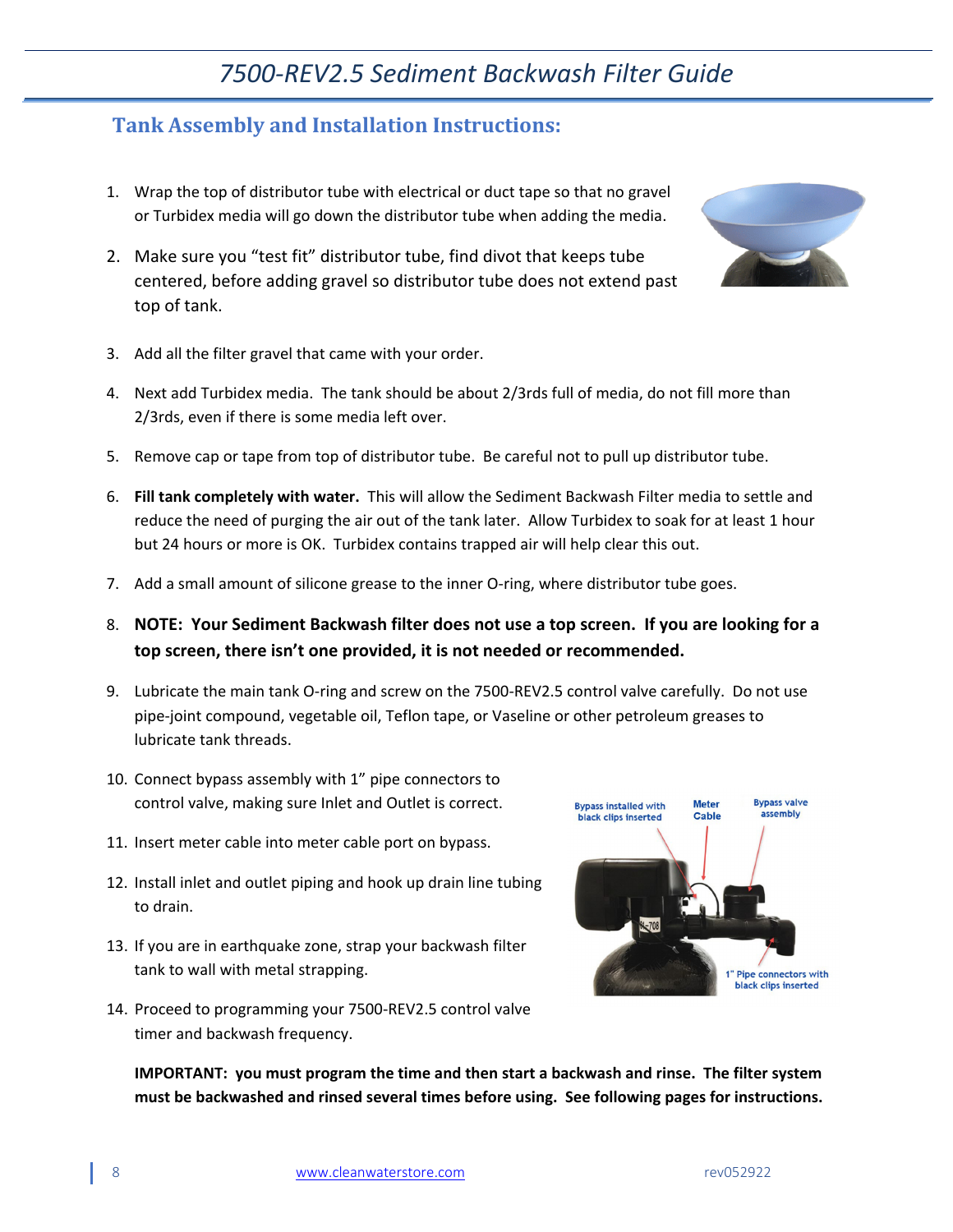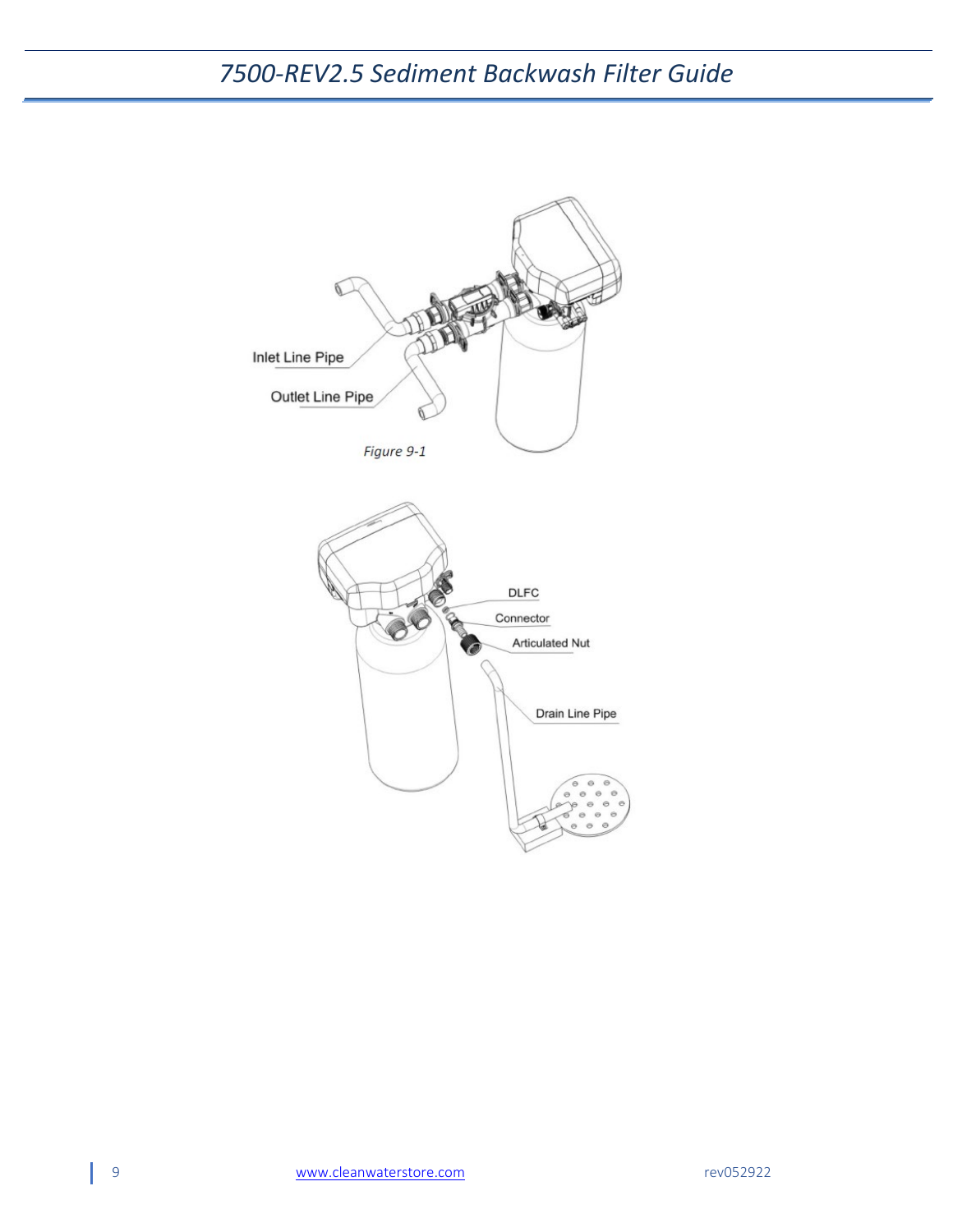### <span id="page-9-0"></span>**Programming Your Valve and Setting Time and Days for Backwash**



#### **How to Start a Manual Backwash: Press the Back / Regen button**

Pressing **"Back Regen"** at any time results in an immediate manual regeneration.

Pressing and holding for 3 seconds, when system is locked, results in a delayed regeneration at the preselected time.

#### **Extended Power Outage Indicator**

If power outage exceeds 3 days, the time-of-day indicator " " will flash 12:12. The current time of day needs to be re-set. All other set parameters remain stored in memory. The valve will resume to operate from the point of the power outage.

#### **Lockout Function**

Keypad will lock after 5 minutes without use. To access the parameter changes, press and hold "**Up**" and "**Down**" buttons simultaneously for 3 seconds to unlock.

## **NOTE: To start all you need to do is set current time and date. All other parameters have been preset for you.**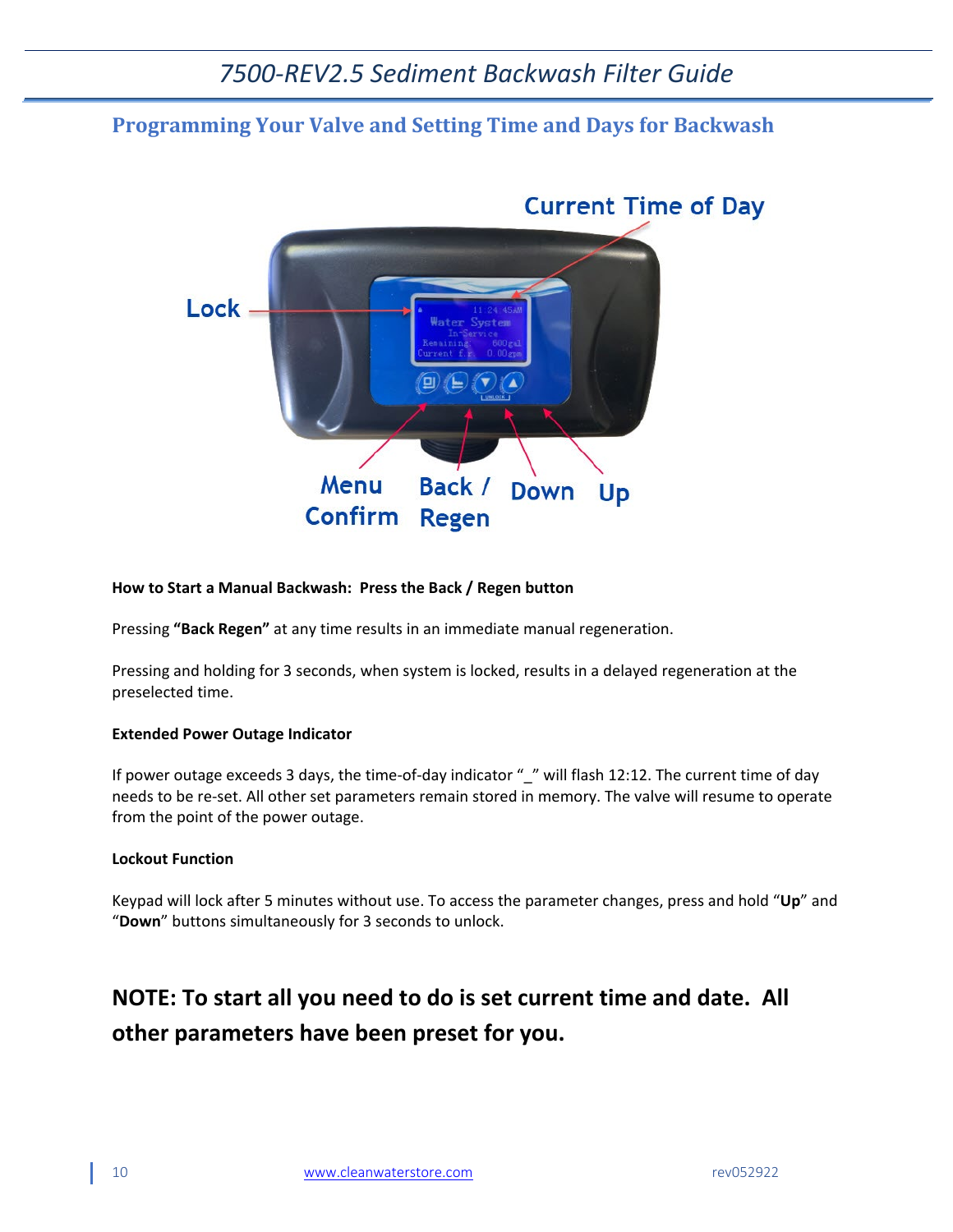### <span id="page-10-0"></span>**Set the Current Time of Day**

- 1. If LOCK icon is lit, press, and hold both **UP** and **DOWN** buttons for 3 seconds to unlock keypad.
- 2. Then press the **MENU/CONFIRM** button to enter the main menu.
- 3. Press DOWN button to select "Set Time of Day"
- **4.** Press the **MENU/CONFIRM** button again to change time of day (Hour will flash)
- 5. Adjust hour by using DOWN or UP buttons.
- **6.** Press the **MENU/CONFIRM** button again to change minutes (Minutes will flash)
- 7. Adjust minutes by using DOWN or UP buttons.
- 8. Press Back/Regen

#### <span id="page-10-1"></span>**Set the Date**

- 1. If LOCK icon is lit, press, and hold both **UP** and **DOWN** buttons for 3 seconds to unlock keypad.
- 2. Then press the **MENU/CONFIRM** button to enter the main menu.
- 3. Press DOWN button to select "Set Date"
- **4.** Month: Press the **MENU/CONFIRM** button again to change time of day (Month will flash) and adjust to current Month date by using DOWN or UP buttons.
- **5.** Day: Press the **MENU/CONFIRM** button again to change Day date (Day date will flash) and adjust to current day date by using DOWN or UP buttons.
- **6.** Year: Press the **MENU/CONFIRM** button again to change Year date (Year date will flash) and adjust to current Year by using DOWN or UP buttons.
- **7.** Press **BACK/REGEN** button to save current date and go back to menu.

#### **Continue to use this same procedure for changing remaining settings.**

**Set Service Days** This is the number of days between backwash. Set for every 1 to 7 days depending on water quality. For example, the default setting is to backwash every 7 days. If you notice pressure loss in the house after 4 days, then change setting to every 3 or 4 days.

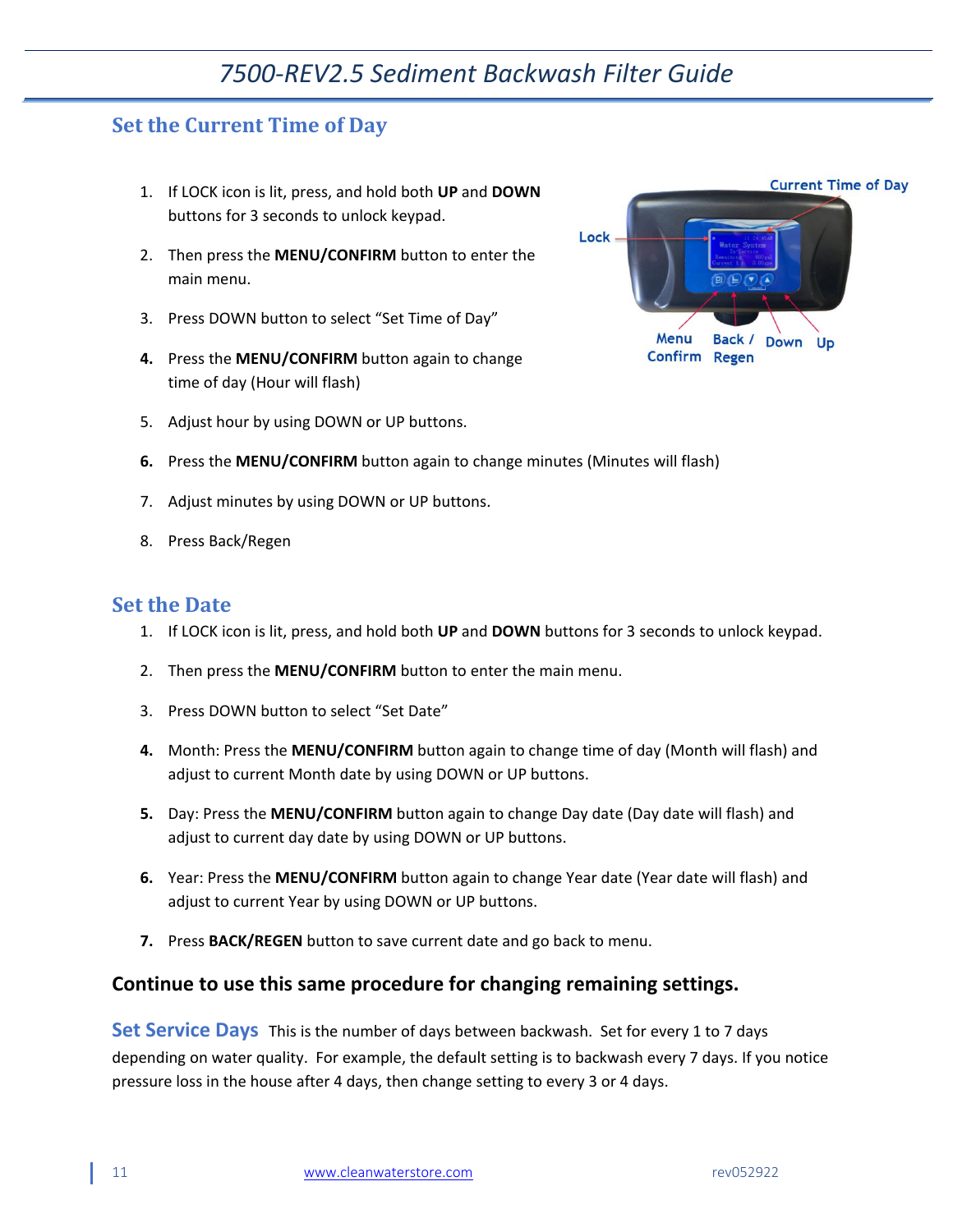**Set Regen Time** This is the time your system will backwash. Default is 2:00 AM

**Set Backwash Time** Set for 10 minutes.

**Set B.S.R. Time** Not used. Keep or change to 0 minutes.

**Set Fast Rinse Time** Set for 8 minutes.

**Set B.R. Time** Not used. Keep or change to 0 minutes.

**Review Regen Times** This is number of times the system has backwashed. Just for reviewing.

**Review Software Version** Version 5.0

### <span id="page-11-0"></span>**Start the Initial Backwash**

- **1 After programming, the system must be run through 2 or 3 backwash/rinse regeneration cycles to clean the new filter media.**
- 2 Start with both bypass valves in the Bypass Position.
- 3 Press the **BACK/REGEN** button once to enter the backwashing cycle.
- 4 When the backwash icon is displayed, slowly open the bypass to a quarter position to make the water flow into the tank. Allow to fill slowly.
- 5 After all the air is out of the pipeline, open bypass valve completely to complete backwash.
- 6 If possible, verify that the backwash flow corresponds with the size of your system below. You can easily run the drain hose to a bucket and using a watch verify the flow rate in gallons per minute. An adequate backwash is critical to properly clean the Turbidex media. For example, if the backwash water fills a 5-gallon bucket in 1 minute, you have 5 gallons per minute (GPM).

| 0.5CF             | 3 GPM  |
|-------------------|--------|
| 0.75 CF           | 5 GPM  |
| 1.0 <sub>CF</sub> | 7 GPM  |
| 1.5 CF            | 7 GPM  |
| 2.0 CF            | 10 GPM |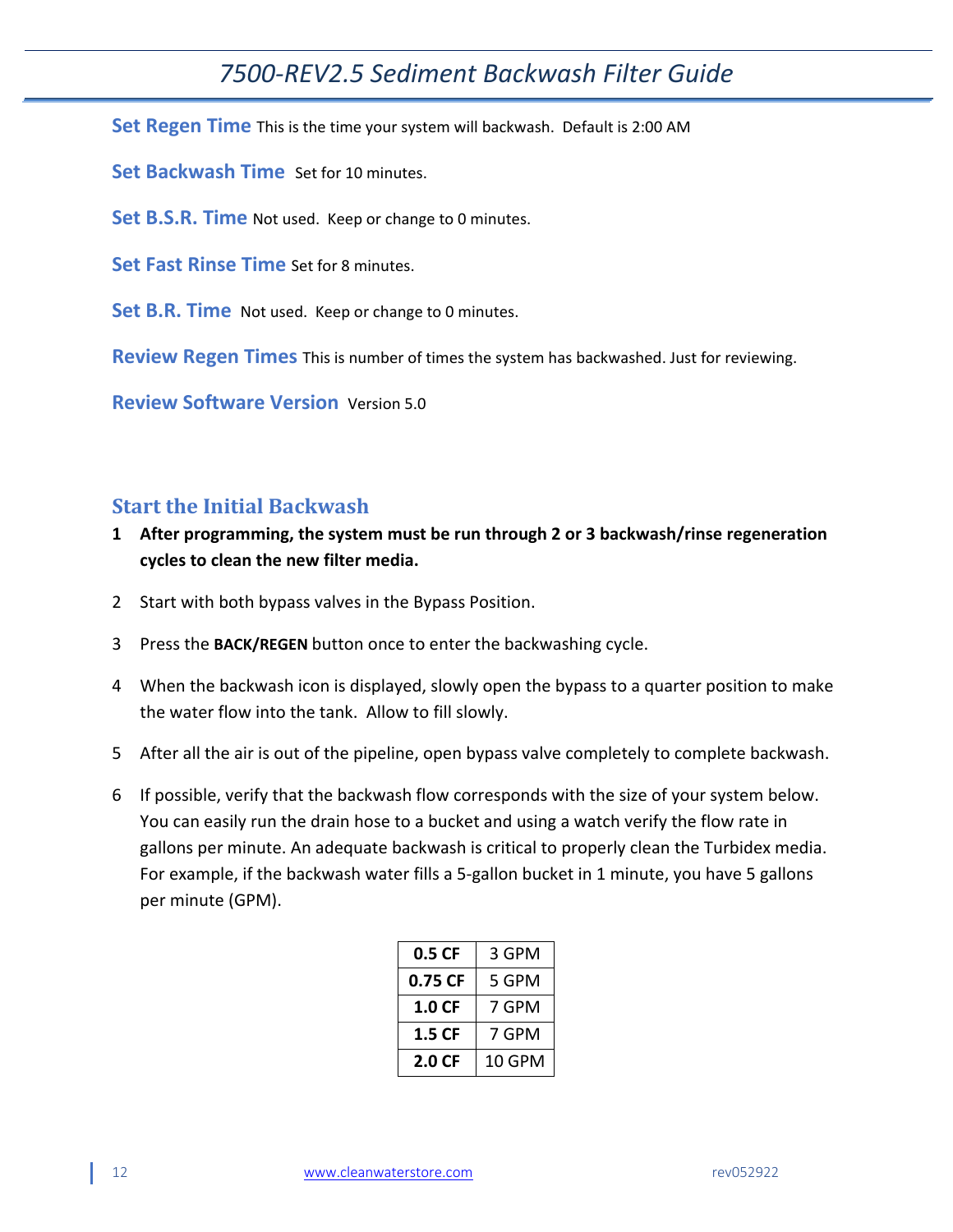- 7 After the backwash, the system will automatically go into the fast rinse stage. The control valve will return to service status (indicated by the up flowing meter on the left) after the backwash and rinse are complete.
- 8 Repeat the Regeneration (backwash and rapid rinse cycle) step 2 to 3 more times until you see clear water through the drain line or your hose bib.

### **Congratulations, you are done setting up your valve!**

### <span id="page-12-0"></span>**Advanced Programming Mode**

Can be skipped. The Advanced Programming Mode allows you to set the Regen Cycle and Regen Mode. Skip this for most applications as your filter system has already been set to correct mode.

- 1. Plug the RevV4 in and immediately press in sequence **MENU/CONFIRM** then press **BACK/REGEN**  button then press the **DOWN** button in sequence to enter the Advanced Programming Mode.
- 2. Press **UP** or **DOWN** buttons or to select the menu item to be changed (Press **MENU/CONFIRM**  to return to the previous menu).
- 3. Note: If valve locks while programming, unplug power supply and repeat step above.
- 4. Press **MENU/CONFIRM** to enter the main menu
- 5. Press the **UP** or **DOWN** buttons to highlight each option.
- 6. Press **MENU/CONFIRM** to enter highlighted option.
- 7. Press the **UP** or **DOWN** buttons to adjust the value.
- 8. Press the **MENU/CONFIRM** to accept the changes.
- 9. Press **BACK/REGEN** button to advance to service status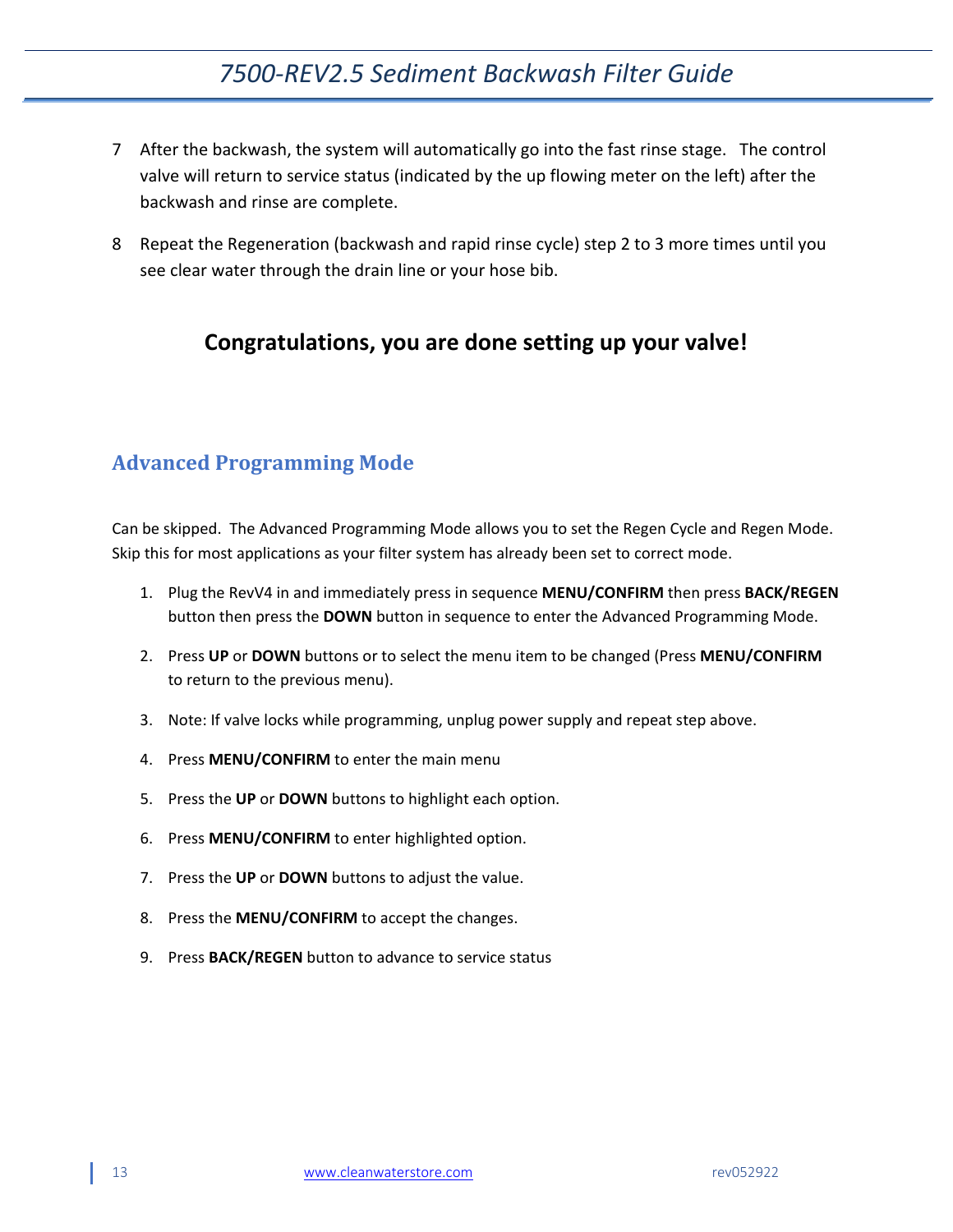## <span id="page-13-0"></span>**Advanced Programming Recommended Settings**

| <b>Review Company Info</b>     | CWS 831-462-8500    |
|--------------------------------|---------------------|
| <b>Set Valve Model</b>         | 62605               |
|                                |                     |
| <b>Set Language</b>            | English             |
| <b>Set Company Info</b>        | CWS 831-462-8500    |
| <b>Set Hour Mode</b>           | <b>12 HR</b>        |
| <b>Set Time of Day</b>         | Current time of day |
| <b>Set Date</b>                | Current date        |
| <b>Set Program Type</b>        | Interlock           |
| <b>Set Regen Cycles</b>        | <b>No. 1</b>        |
| <b>Set Set Clear Data</b>      | Close               |
| <b>Set Regen Mode</b>          | $A-06$              |
| <b>Set Capacity</b>            | 1400 Gal.           |
| <b>Set Regen Time</b>          | 2:00 AM             |
| <b>Set Backwash Time</b>       | <b>10 Minutes</b>   |
| Set B.S.R. Time                | 0                   |
| <b>Set Fast Rinse Time</b>     | 8                   |
| Set B.R. Time                  | $\Omega$            |
| <b>Max Days for Regen.</b>     | 7                   |
| <b>Signal Output Mode</b>      | $b-01$              |
| <b>Set Service Alarm</b>       | <b>Disabled</b>     |
| <b>Review Regen Times</b>      | ΝA                  |
| <b>Review Software Version</b> | Ver. 5.0            |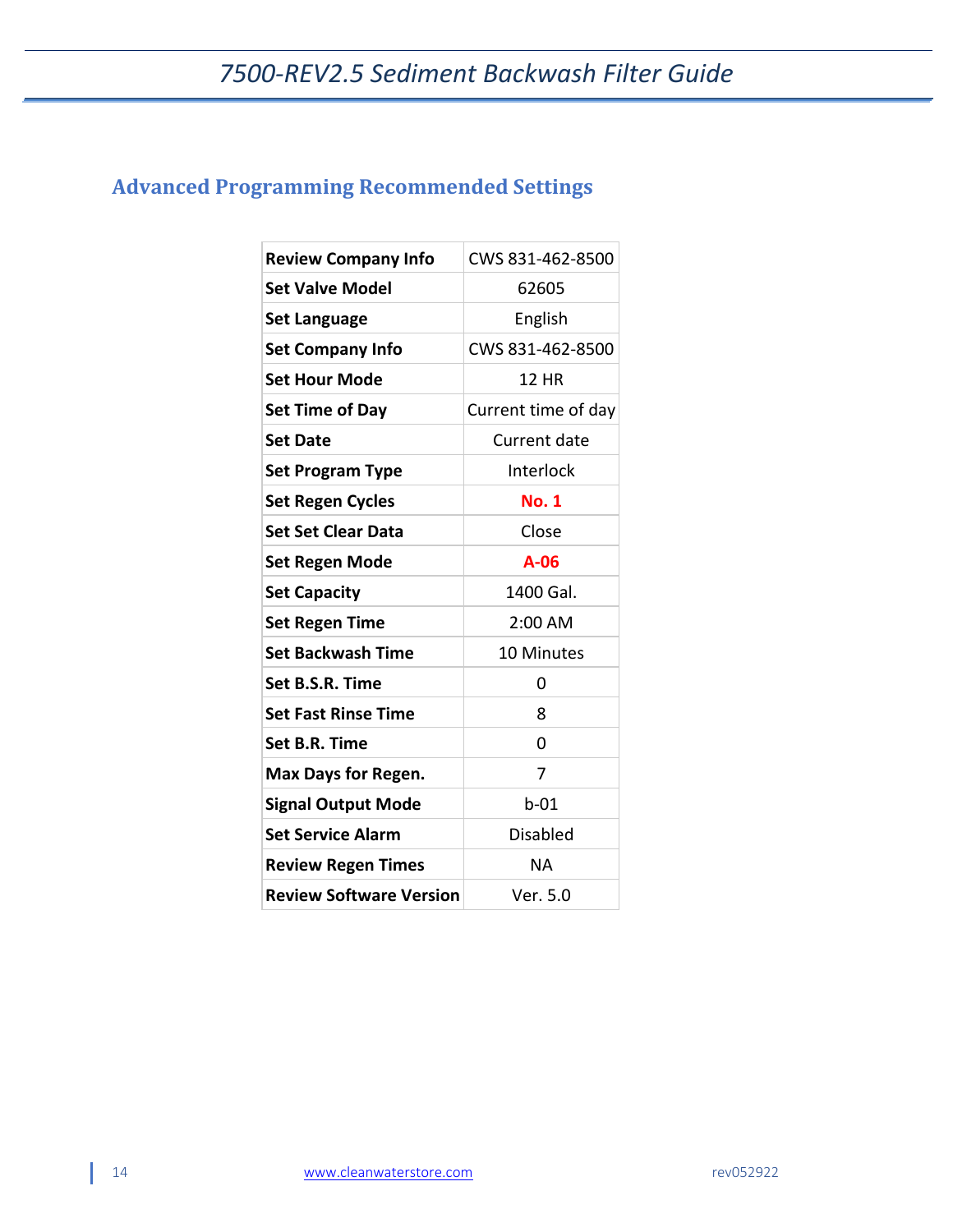### <span id="page-14-0"></span>**Maintenance**

Every 4 to 6 years (in some cases it can last longer) remove control valve and empty filter media and replace with new media.

There is no routine maintenance required for the control valve or filter media, other than making sure the system is set to backwash frequently enough to keep the filter media clean.

If you notice a pressure loss you might consider changing the backwash to every 2 or 3 or in some cases every day if there is a lot of sediment (also depends on amount of water you are using).

### <span id="page-14-1"></span>**Troubleshooting the 7500-REV2.5 Sediment Backwash Filter**

#### Backwash Flow Rate

One problem that may occur is if you do not have enough backwash flow rate to properly clean the Sediment Backwash Filter.

You can verify the backwash flow rate by running the drain line into a bucket and timing it when the 7500-REV2.5 is in Cycle 1 or backwash